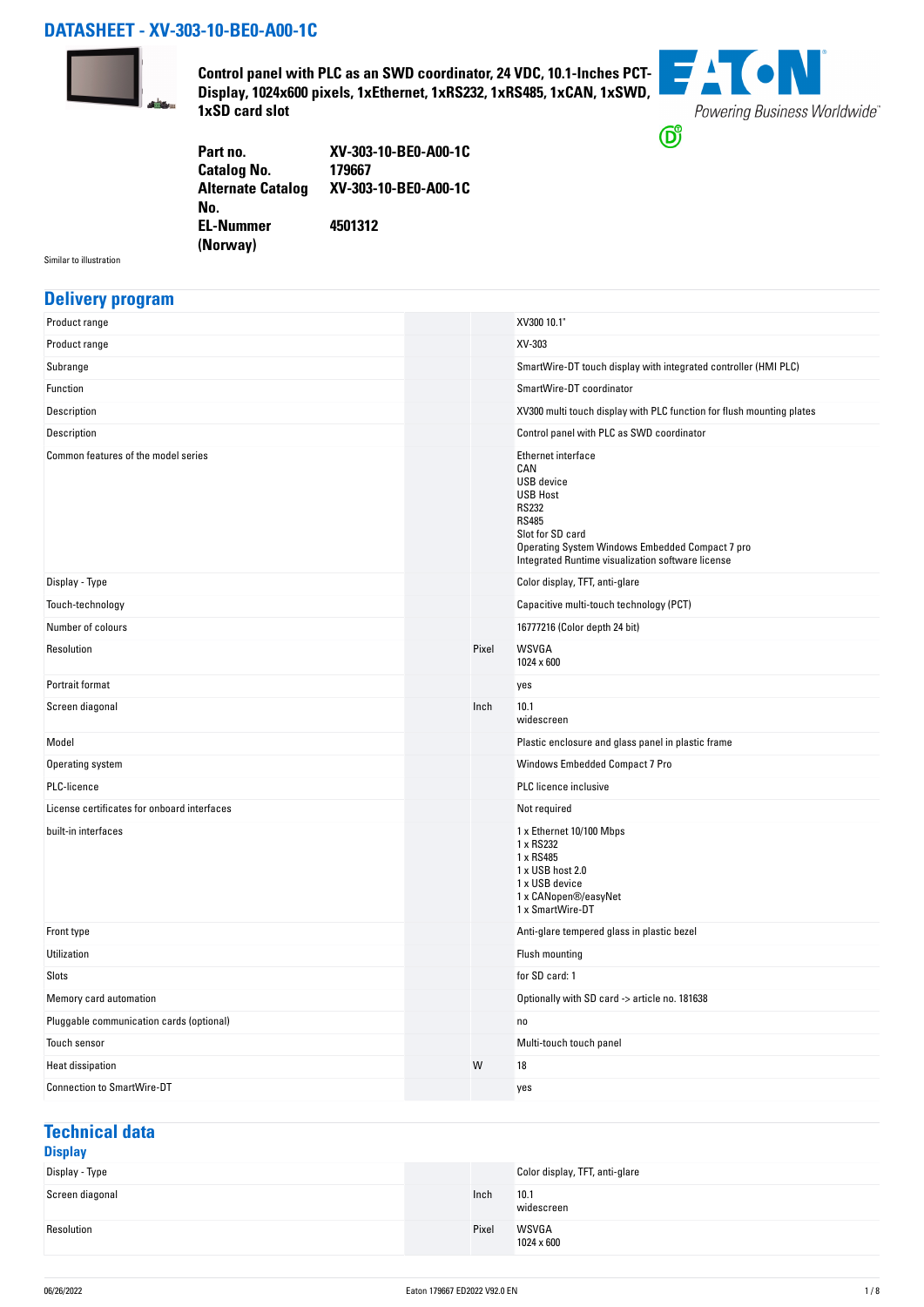| Visible screen area                  |                  | mm                | 222.72 x 125.28                                                                                                                                                                                                    |
|--------------------------------------|------------------|-------------------|--------------------------------------------------------------------------------------------------------------------------------------------------------------------------------------------------------------------|
| Format                               |                  |                   | 16:9                                                                                                                                                                                                               |
| Number of colours                    |                  |                   | 16777216 (Color depth 24 bit)                                                                                                                                                                                      |
| Contrast ratio (Normally)            |                  |                   | Normally 500:1                                                                                                                                                                                                     |
| <b>Brightness</b>                    |                  | cd/m <sup>2</sup> | Normally 400                                                                                                                                                                                                       |
| Back-lighting                        |                  |                   | LED<br>dimmable via software                                                                                                                                                                                       |
| Service life of back-lighting        |                  | h                 | Normally 50000                                                                                                                                                                                                     |
| <b>Operation</b>                     |                  |                   |                                                                                                                                                                                                                    |
| Technology                           |                  |                   | Projected Capacitive Touch (PCT)                                                                                                                                                                                   |
| Touch sensor                         |                  |                   | Multi-touch touch panel                                                                                                                                                                                            |
| <b>System</b>                        |                  |                   |                                                                                                                                                                                                                    |
| Processor                            |                  |                   | ARM Cortex-A9 800 MHz                                                                                                                                                                                              |
| Internal memory                      |                  |                   | DRAM: 512 MB RAM<br>Flash: 1GB SLC<br>NVRAM: 128kB Retain                                                                                                                                                          |
| <b>External memory</b>               |                  |                   | SD card, Type: SDSC, SDHC                                                                                                                                                                                          |
| Cooling                              |                  |                   | Fanless CPU and system cooling, natural convection-based passive cooling                                                                                                                                           |
| Back-up of real-time clock           |                  |                   |                                                                                                                                                                                                                    |
| Battery (service life)               |                  |                   | non-replaceable, BR2330 soldered in                                                                                                                                                                                |
| Backup (time at zero voltage)        |                  |                   | Normally 10 years                                                                                                                                                                                                  |
| <b>Engineering</b>                   |                  |                   |                                                                                                                                                                                                                    |
| Visualisation software               |                  |                   | <b>GALILEO</b><br>XSOFT-CODESYS                                                                                                                                                                                    |
| PLC-Programming software             |                  |                   | XSOFT-CODESYS-2<br>XSOFT-CODESYS-3                                                                                                                                                                                 |
| Target and web visualization         |                  |                   | Yes                                                                                                                                                                                                                |
| PLC-licence                          |                  |                   | PLC licence inclusive                                                                                                                                                                                              |
| Operating system                     |                  |                   | Windows Embedded Compact 7 Pro                                                                                                                                                                                     |
| <b>Interfaces, communication</b>     |                  |                   |                                                                                                                                                                                                                    |
|                                      |                  |                   |                                                                                                                                                                                                                    |
| built-in interfaces                  |                  |                   | 1 x Ethernet 10/100 Mbps<br>1 x RS232<br>1 x RS485<br>1 x USB host 2.0<br>1 x USB device<br>1 x CANopen®/easyNet<br>1 x SmartWire-DT                                                                               |
| <b>USB Host</b>                      |                  |                   | USB 2.0, not galvanically isolated                                                                                                                                                                                 |
| USB device                           |                  |                   | USB 2.0, not galvanically isolated                                                                                                                                                                                 |
| RS-232                               |                  |                   | Not galvanically isolated, 9-pin D-sub plug, UNC                                                                                                                                                                   |
| <b>RS-485</b>                        |                  |                   | Not galvanically isolated, 9-pin D-sub plug, UNC                                                                                                                                                                   |
| CAN                                  |                  |                   | Not galvanically isolated, 9-pin D-sub plug, UNC                                                                                                                                                                   |
| Slots                                |                  |                   | for SD card: 1                                                                                                                                                                                                     |
| SmartWire-DT master                  |                  |                   | Yes                                                                                                                                                                                                                |
| Ethernet                             |                  |                   | 10/100 Mbps                                                                                                                                                                                                        |
| MPI                                  |                  |                   | no                                                                                                                                                                                                                 |
| <b>Power supply</b>                  |                  |                   |                                                                                                                                                                                                                    |
| Nominal voltage                      |                  |                   | 24 V DC SELV (safety extra low voltage)                                                                                                                                                                            |
| permissible voltage                  |                  |                   | Effective: 19.2-30.0 V DC (rated operating voltage -20%/+25%)<br>Absolute with ripple: 18,0-31,2 V DC<br>Battery powered: 18,0-31,2 V DC (rated operating voltage -25%/+30%)<br>35 V DC for a duration of < 100 ms |
| Voltage dips                         |                  | ms                | $\leq$ 10 ms from rated voltage (24 V DC)<br>5 ms from undervoltage (19.2 V DC)                                                                                                                                    |
| Power consumption                    | $P_{\text{max}}$ | W                 | 18                                                                                                                                                                                                                 |
| Power consumption                    |                  | W                 | Normally 18                                                                                                                                                                                                        |
| <b>Heat dissipation</b>              |                  | W                 | 18                                                                                                                                                                                                                 |
| Note on heat dissipation             |                  |                   | Heat dissipation with power consumption for 24 V<br>12 W for basic device + 2.5 W for USB module                                                                                                                   |
| Protection against polarity reversal |                  |                   | yes                                                                                                                                                                                                                |
| Type of fuse                         |                  |                   | Yes (fuse not accessible)                                                                                                                                                                                          |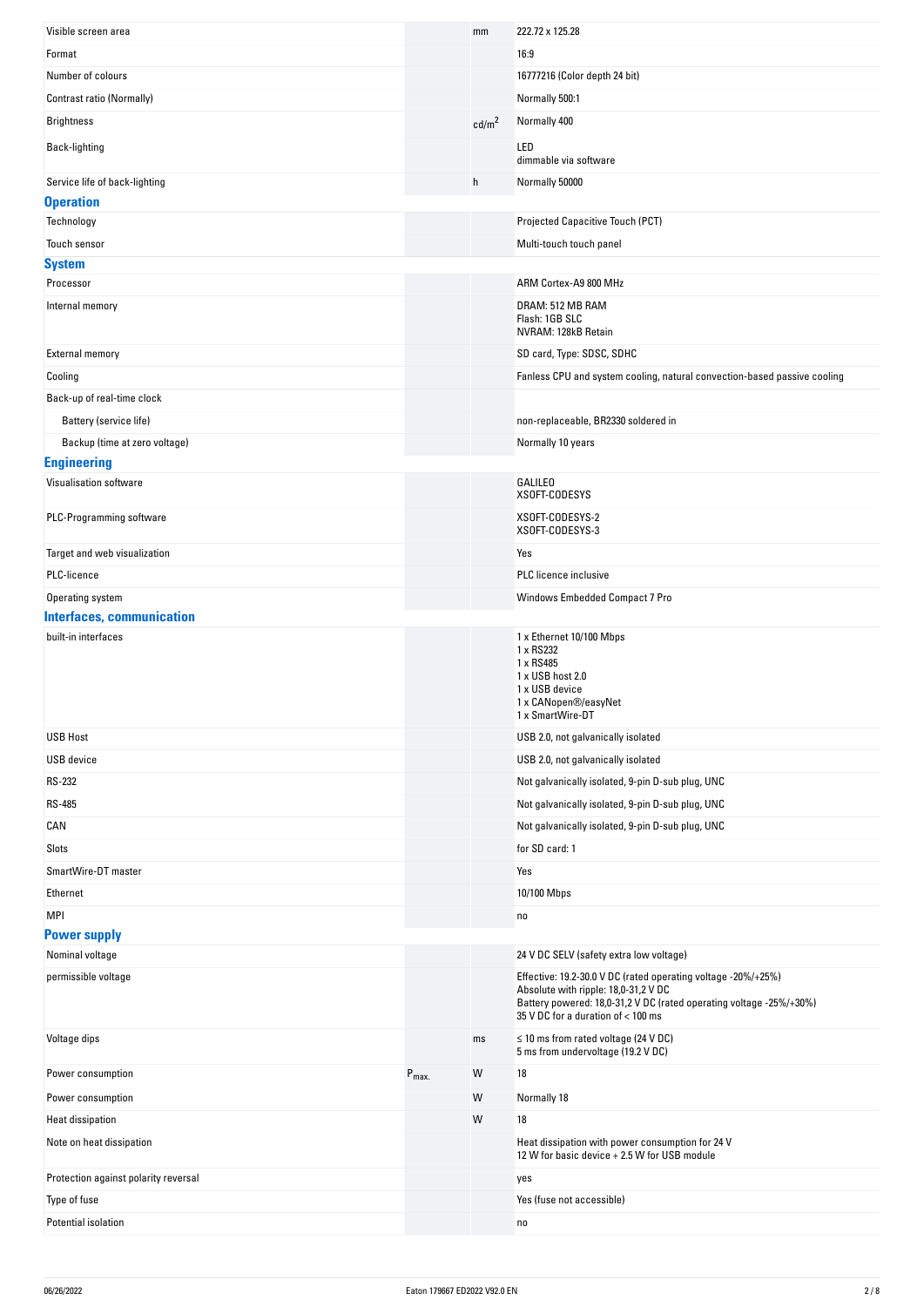### **General**

| uvnviui<br>Housing material                         |                  |                       | Insulated material black                                                                                                                            |
|-----------------------------------------------------|------------------|-----------------------|-----------------------------------------------------------------------------------------------------------------------------------------------------|
| Front type                                          |                  |                       | Anti-glare tempered glass in plastic bezel                                                                                                          |
| Dimensions (W x H x D)                              |                  | mm                    | 269 x 174 x 58                                                                                                                                      |
| flush mounted                                       |                  |                       | Clearance: $W \times H \times D \ge 30$ mm (1.18")                                                                                                  |
|                                                     |                  |                       | Inclination from vertical: ±45° (if using natural convection)<br>Material thickness at the installation cutout: min. 2 mm (0.08"), max. 5 mm (0.2") |
| Weight                                              |                  | kg                    | 1.13                                                                                                                                                |
| Degree of protection (IEC/EN 60529, EN50178, VBG 4) |                  |                       | IP65 (in the front as per EN 60529-1), IP20 (on rear as per EN 60529-1)<br>NEMA 4X<br>NEMA12 (as per NEMA 250-2003)                                 |
| Approvals                                           |                  |                       |                                                                                                                                                     |
| Approvals                                           |                  |                       | cUL 61010-2-201                                                                                                                                     |
| shipping classification                             |                  |                       | DNV GL                                                                                                                                              |
|                                                     |                  |                       | ARY APPROVED APON<br><b>DNV·GL</b><br>MARITIME                                                                                                      |
| Applied standards and directives                    |                  |                       |                                                                                                                                                     |
| EMC                                                 |                  |                       | 2004/108/EEC                                                                                                                                        |
| <b>Emitted interference</b>                         |                  |                       | IEC/EN 61000-6-4                                                                                                                                    |
| Interference immunity                               |                  |                       | IEC/EN 61000-6-2                                                                                                                                    |
| Product standards                                   |                  |                       | EN50178/IEC/EN 61131-2                                                                                                                              |
| Mechanical shock resistance                         |                  | g                     | 15g / 11ms                                                                                                                                          |
| Vibration                                           |                  |                       | $59$ Hz + - 3.5 mm<br>$960$ Hz + - 0.15 mm<br>60150 Hz $\pm$ 2 g                                                                                    |
| Free fall, packaged                                 |                  | m                     | IEC/EN 60068-2-31                                                                                                                                   |
| RoHS                                                |                  |                       | conform                                                                                                                                             |
| <b>Environmental conditions</b>                     |                  |                       |                                                                                                                                                     |
| <b>Climatic environmental conditions</b>            |                  |                       |                                                                                                                                                     |
| Climatic proofing                                   |                  |                       | Cold to EN 60068-2-1<br>Dry heat to IEC 60068-2-2<br>Damp heat as per EN 60068-2-3                                                                  |
| Air pressure (operation)                            |                  | hPa                   | 795 - 1080                                                                                                                                          |
| Temperature                                         |                  |                       |                                                                                                                                                     |
| Storage / Transport                                 | θ                | °C                    | $-20 - +60$                                                                                                                                         |
| Operating ambient temperature min.                  |                  | °C                    | $\bf{0}$                                                                                                                                            |
| Operating ambient temperature max.                  |                  | $^{\circ}{\mathbb C}$ | $+50$                                                                                                                                               |
| <b>Relative humidity</b>                            |                  |                       |                                                                                                                                                     |
| Condensation                                        |                  |                       | Non-condensing                                                                                                                                      |
| <b>Relative humidity</b>                            |                  |                       | 10 - 95%, non-condensing                                                                                                                            |
| <b>Supply voltage U<sub>Aux</sub></b>               |                  |                       |                                                                                                                                                     |
| Rated operational voltage                           | $U_{\text{Aux}}$ | V                     | 24 V DC (-15/+20%)                                                                                                                                  |
| Residual ripple on the input voltage                |                  | %                     | $\leq 5$                                                                                                                                            |
| Protection against polarity reversal                |                  |                       | Yes                                                                                                                                                 |
| Max. current                                        | $I_{\text{max}}$ | Α                     | 3                                                                                                                                                   |
| Note                                                |                  |                       | If contactors with a total power consumption > 3 A are connected, a power feeder<br>module EU5C-SWD-PF1/2 has to be used.                           |
| Short-circuit rating                                |                  |                       | no, external fuse FAZ Z3                                                                                                                            |
| Potential isolation                                 |                  |                       | No                                                                                                                                                  |
| Rated operating voltage of 24-V-DC slaves           |                  | V                     | typ. U <sub>Aux</sub> - 0.2                                                                                                                         |
| <b>Supply voltage U<sub>Pow</sub></b>               |                  |                       |                                                                                                                                                     |
| Supply voltage                                      | U <sub>Pow</sub> | $\mathsf{V}$          | 24 DC -15 % + 20 %                                                                                                                                  |
| Input voltage ripple                                |                  | $\%$                  | $\leq 5$                                                                                                                                            |
| Protection against polarity reversal                |                  |                       | yes                                                                                                                                                 |
| Rated current                                       |                  | Α                     | 0.7                                                                                                                                                 |
| Overload proof                                      |                  |                       | yes                                                                                                                                                 |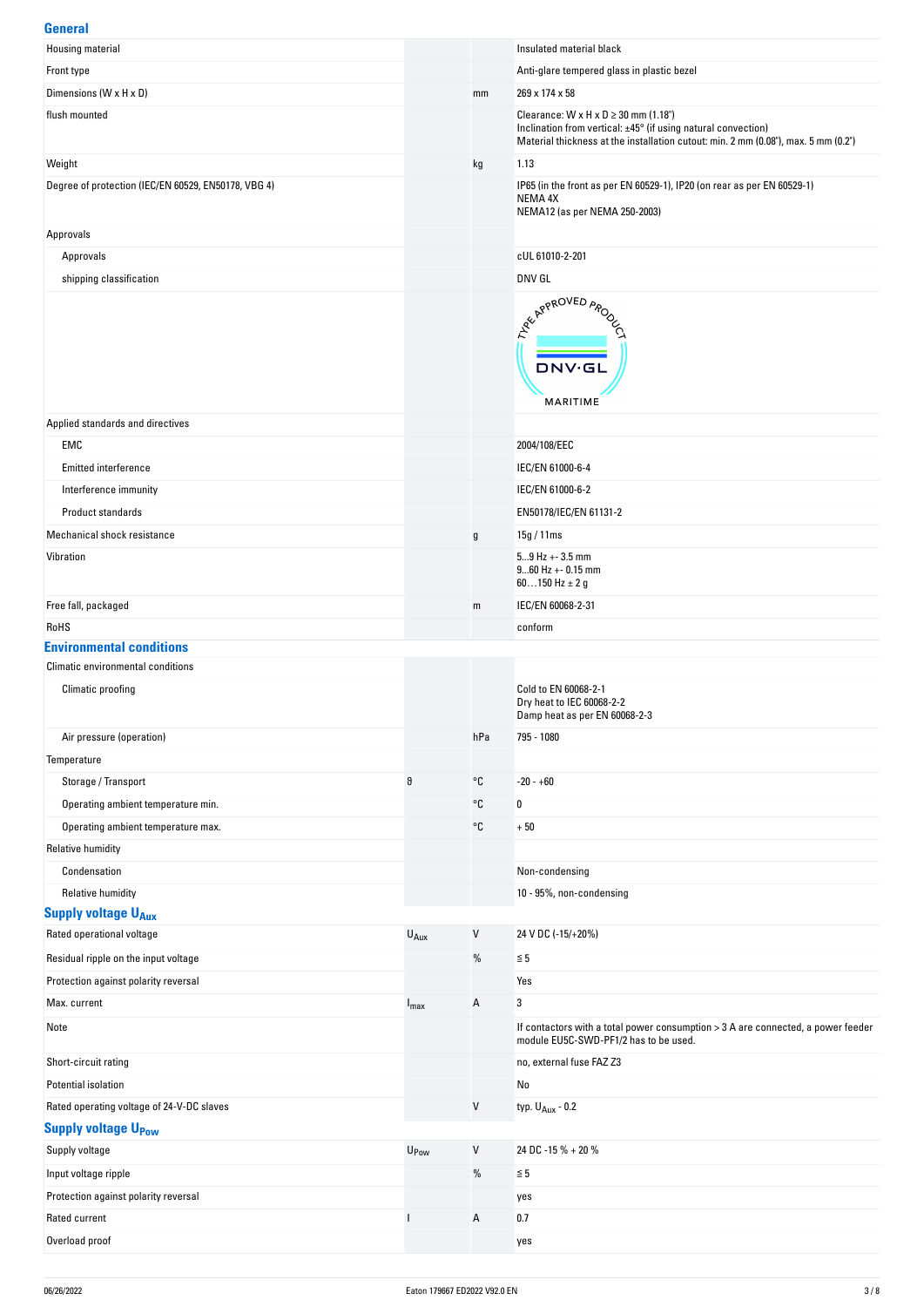| Inrush current and duration                                                       |                  | A               | 12.5 A/6 ms                                                                                                                         |
|-----------------------------------------------------------------------------------|------------------|-----------------|-------------------------------------------------------------------------------------------------------------------------------------|
| Heat dissipation at 24 V DC                                                       |                  | W               | 1.0                                                                                                                                 |
| Potential isolation between U <sub>Pow</sub> and 15 V SmartWire-DT supply voltage |                  |                 | No                                                                                                                                  |
| Bridging voltage dips                                                             |                  | ms              | 10                                                                                                                                  |
| <b>Repetition rate</b>                                                            |                  | $\mathbf S$     | $\mathbf{1}$                                                                                                                        |
| Status indication                                                                 |                  | LED             | yes                                                                                                                                 |
| <b>SmartWire-DT supply voltage</b>                                                |                  |                 |                                                                                                                                     |
| Rated operating voltage                                                           | $U_{e}$          | V               | $14.5 \pm 3 \%$                                                                                                                     |
| max. current                                                                      | $I_{\text{max}}$ | Α               | 0.7                                                                                                                                 |
| Note                                                                              |                  |                 | If SmartWire-DT modules with a total power consumption > 0.7 A are connected, a<br>power feeder module EU5C-SWD-PF2 has to be used. |
| Short-circuit rating                                                              |                  |                 | Yes                                                                                                                                 |
| <b>Connection supply voltages</b>                                                 |                  |                 |                                                                                                                                     |
| <b>Connection type</b>                                                            |                  |                 | Push in terminals                                                                                                                   |
| Solid                                                                             |                  | mm <sup>2</sup> | $0.2 - 1.5$                                                                                                                         |
| Flexible with ferrule                                                             |                  | mm <sup>2</sup> | $0.25 - 1.5$                                                                                                                        |
| UL/CSA solid or stranded                                                          |                  | AWG             | $24 - 16$                                                                                                                           |
| <b>SmartWire-DT network</b>                                                       |                  |                 |                                                                                                                                     |
| <b>Station type</b>                                                               |                  |                 | SmartWire-DT master                                                                                                                 |
| Number of SmartWire-DT slaves                                                     |                  |                 | 99                                                                                                                                  |
| <b>Baud Rates</b>                                                                 |                  | kBd             | 125<br>250                                                                                                                          |
| <b>Address allocation</b>                                                         |                  |                 | automatic                                                                                                                           |
| <b>Status indication</b>                                                          |                  |                 | SmartWire-DT master LED: red/green<br>Configurations LED: red/green                                                                 |
| Connections                                                                       |                  |                 | Plug, 8-pole                                                                                                                        |
| Plug connector                                                                    |                  |                 | <b>Blade terminal SWD4-8MF2</b>                                                                                                     |

# **Design verification as per IEC/EN 61439**

| Technical data for design verification                                                                                    |                   |    |                                                                                    |
|---------------------------------------------------------------------------------------------------------------------------|-------------------|----|------------------------------------------------------------------------------------|
| Rated operational current for specified heat dissipation                                                                  | $I_{n}$           | A  | 0                                                                                  |
| Heat dissipation per pole, current-dependent                                                                              | $P_{\text{vid}}$  | W  | 0                                                                                  |
| Equipment heat dissipation, current-dependent                                                                             | $P_{\text{vid}}$  | W  | 0                                                                                  |
| Static heat dissipation, non-current-dependent                                                                            | $P_{VS}$          | W  | 18                                                                                 |
| Heat dissipation capacity                                                                                                 | $P_{\text{diss}}$ | W  | 0                                                                                  |
| Operating ambient temperature min.                                                                                        |                   | °C | 0                                                                                  |
| Operating ambient temperature max.                                                                                        |                   | °C | 50                                                                                 |
| Degree of Protection                                                                                                      |                   |    | IP65 (in the front as per EN 60529-1), IP20 (on rear as per EN 60529-1)<br>NEMA 4X |
| IEC/EN 61439 design verification                                                                                          |                   |    |                                                                                    |
| 10.2 Strength of materials and parts                                                                                      |                   |    |                                                                                    |
| 10.2.2 Corrosion resistance                                                                                               |                   |    | Meets the product standard's requirements.                                         |
| 10.2.3.1 Verification of thermal stability of enclosures                                                                  |                   |    | Meets the product standard's requirements.                                         |
| 10.2.3.2 Verification of resistance of insulating materials to normal heat                                                |                   |    | Meets the product standard's requirements.                                         |
| 10.2.3.3 Verification of resistance of insulating materials to abnormal heat<br>and fire due to internal electric effects |                   |    | Meets the product standard's requirements.                                         |
| 10.2.4 Resistance to ultra-violet (UV) radiation                                                                          |                   |    | Please enquire                                                                     |
| 10.2.5 Lifting                                                                                                            |                   |    | Does not apply, since the entire switchgear needs to be evaluated.                 |
| 10.2.6 Mechanical impact                                                                                                  |                   |    | Does not apply, since the entire switchgear needs to be evaluated.                 |
| 10.2.7 Inscriptions                                                                                                       |                   |    | Meets the product standard's requirements.                                         |
| 10.3 Degree of protection of ASSEMBLIES                                                                                   |                   |    | Meets the product standard's requirements.                                         |
| 10.4 Clearances and creepage distances                                                                                    |                   |    | Meets the product standard's requirements.                                         |
| 10.5 Protection against electric shock                                                                                    |                   |    | Does not apply, since the entire switchgear needs to be evaluated.                 |
| 10.6 Incorporation of switching devices and components                                                                    |                   |    | Does not apply, since the entire switchgear needs to be evaluated.                 |
| 10.7 Internal electrical circuits and connections                                                                         |                   |    | Is the panel builder's responsibility.                                             |
| 10.8 Connections for external conductors                                                                                  |                   |    | Is the panel builder's responsibility.                                             |
| 10.9 Insulation properties                                                                                                |                   |    |                                                                                    |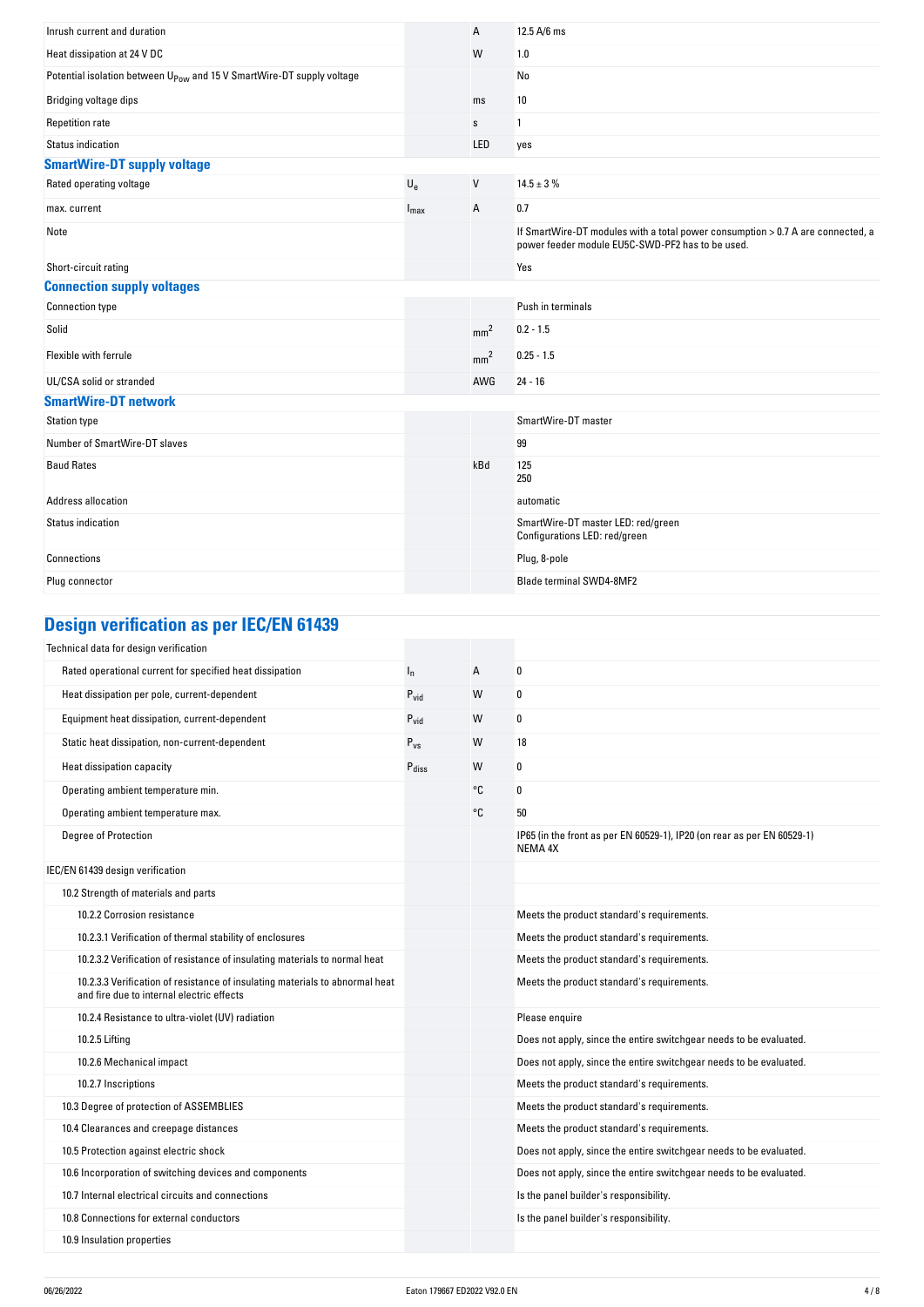| 10.9.2 Power-frequency electric strength                 | Is the panel builder's responsibility.                                                                                              |
|----------------------------------------------------------|-------------------------------------------------------------------------------------------------------------------------------------|
| 10.9.3 Impulse withstand voltage                         | Is the panel builder's responsibility.                                                                                              |
| 10.9.4 Testing of enclosures made of insulating material | Is the panel builder's responsibility.                                                                                              |
| 10.10 Temperature rise                                   | The panel builder is responsible for the temperature rise calculation. Eaton will<br>provide heat dissipation data for the devices. |
| 10.11 Short-circuit rating                               | Is the panel builder's responsibility.                                                                                              |
| 10.12 Electromagnetic compatibility                      | Is the panel builder's responsibility.                                                                                              |
| 10.13 Mechanical function                                | The device meets the requirements, provided the information in the instruction<br>leaflet (IL) is observed.                         |

# **Technical data ETIM 8.0**

| Programmable logic controllers PLC (EG000024) / Graphic panel (EC001412)                                                                                                 |   |                |  |
|--------------------------------------------------------------------------------------------------------------------------------------------------------------------------|---|----------------|--|
| Electric engineering, automation, process control engineering / Display and control component / Panel (HMI) / Graphic panel (HMI) (ecl@ss10.0.1-27-33-02-01 [AFX016003]) |   |                |  |
| Supply voltage AC 50 Hz                                                                                                                                                  | V | $0 - 0$        |  |
| Supply voltage AC 60 Hz                                                                                                                                                  | V | $0 - 0$        |  |
| Supply voltage DC                                                                                                                                                        | V | $19.2 - 30$    |  |
| Voltage type of supply voltage                                                                                                                                           |   | DC             |  |
| Number of HW-interfaces industrial Ethernet                                                                                                                              |   | 1              |  |
| Number of interfaces PROFINET                                                                                                                                            |   | 0              |  |
| Number of HW-interfaces RS-232                                                                                                                                           |   | $\overline{1}$ |  |
| Number of HW-interfaces RS-422                                                                                                                                           |   | 0              |  |
| Number of HW-interfaces RS-485                                                                                                                                           |   | $\overline{1}$ |  |
| Number of HW-interfaces serial TTY                                                                                                                                       |   | 0              |  |
| Number of HW-interfaces USB                                                                                                                                              |   | $\overline{2}$ |  |
| Number of HW-interfaces parallel                                                                                                                                         |   | 0              |  |
| Number of HW-interfaces Wireless                                                                                                                                         |   | 0              |  |
| Number of HW-interfaces other                                                                                                                                            |   | $\overline{2}$ |  |
| With SW interfaces                                                                                                                                                       |   | Yes            |  |
| Supporting protocol for TCP/IP                                                                                                                                           |   | Yes            |  |
| Supporting protocol for PROFIBUS                                                                                                                                         |   | No             |  |
| Supporting protocol for CAN                                                                                                                                              |   | Yes            |  |
| Supporting protocol for INTERBUS                                                                                                                                         |   | No             |  |
| Supporting protocol for ASI                                                                                                                                              |   | No             |  |
| Supporting protocol for KNX                                                                                                                                              |   | No             |  |
| Supporting protocol for Modbus                                                                                                                                           |   | Yes            |  |
| Supporting protocol for Data-Highway                                                                                                                                     |   | No             |  |
| Supporting protocol for DeviceNet                                                                                                                                        |   | No             |  |
| Supporting protocol for SUCONET                                                                                                                                          |   | No             |  |
| Supporting protocol for LON                                                                                                                                              |   | No             |  |
| Supporting protocol for PROFINET IO                                                                                                                                      |   | No             |  |
| Supporting protocol for PROFINET CBA                                                                                                                                     |   | No             |  |
| Supporting protocol for SERCOS                                                                                                                                           |   | No             |  |
| Supporting protocol for Foundation Fieldbus                                                                                                                              |   | No             |  |
| Supporting protocol for EtherNet/IP                                                                                                                                      |   | Yes            |  |
| Supporting protocol for AS-Interface Safety at Work                                                                                                                      |   | No             |  |
| Supporting protocol for DeviceNet Safety                                                                                                                                 |   | No             |  |
| Supporting protocol for INTERBUS-Safety                                                                                                                                  |   | No             |  |
| Supporting protocol for PROFIsafe                                                                                                                                        |   | No             |  |
| Supporting protocol for SafetyBUS p                                                                                                                                      |   | No             |  |
| Supporting protocol for other bus systems                                                                                                                                |   | Yes            |  |
| Radio standard Bluetooth                                                                                                                                                 |   | No             |  |
| Radio standard Wi-Fi 802.11                                                                                                                                              |   | No             |  |
| Radio standard GPRS                                                                                                                                                      |   | No             |  |
| Radio standard GSM                                                                                                                                                       |   | No             |  |
| Radio standard UMTS                                                                                                                                                      |   | No             |  |
| 10 link master                                                                                                                                                           |   | No             |  |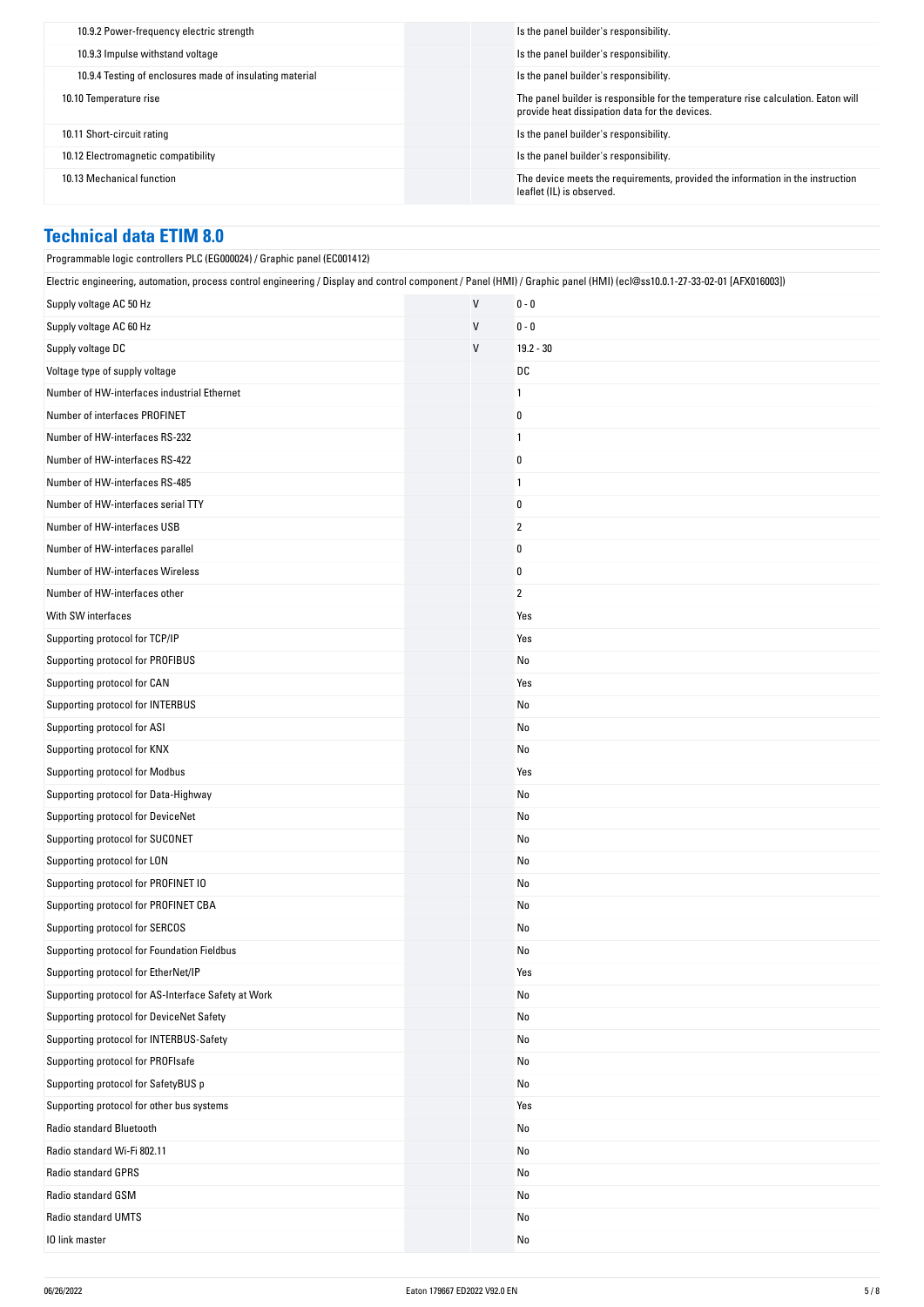| Type of display                                     |       | <b>TFT</b>            |
|-----------------------------------------------------|-------|-----------------------|
| With colour display                                 |       | Yes                   |
| Number of colours of the display                    |       | 16777216              |
| Number of grey-scales/blue-scales of display        |       | $\bf{0}$              |
| Screen diagonal                                     | inch  | 10.1                  |
| Number of pixels, horizontal                        |       | 1024                  |
| Number of pixels, vertical                          |       | 600                   |
| Useful project memory/user memory                   | kByte | 512000                |
| With numeric keyboard                               |       | No                    |
| With alpha numeric keyboard                         |       | No                    |
| Number of function buttons, programmable            |       | 0                     |
| Number of buttons with LED                          |       | $\pmb{0}$             |
| Number of system buttons                            |       | $\mathbf{1}$          |
| Touch technology                                    |       | Capacitive multitouch |
| With message indication                             |       | Yes                   |
| With message system (incl. buffer and confirmation) |       | Yes                   |
| Process value representation (output) possible      |       | Yes                   |
| Process default value (input) possible              |       | Yes                   |
| With recipes                                        |       | Yes                   |
| Number of password levels                           |       | 200                   |
| With printer output                                 |       | Yes                   |
| Number of online languages                          |       | 100                   |
| Additional software components, loadable            |       | Yes                   |
| Degree of protection (IP), front side               |       | <b>IP65</b>           |
| Degree of protection (NEMA), front side             |       | 12                    |
| Operating temperature                               | °C    | $0 - 50$              |
| Rail mounting possible                              |       | No                    |
| Wall mounting/direct mounting                       |       | No                    |
| Suitable for safety functions                       |       | No                    |
| Width of the front                                  | mm    | 269                   |
| Height of the front                                 | mm    | 174                   |
| Built-in depth                                      | mm    | 50.1                  |

# **Approvals**

| <b>Product Standards</b>                | UL 61010-2-201; IEC/EN 61131-2; CE           |
|-----------------------------------------|----------------------------------------------|
| UL File No.                             | E205091                                      |
| North America Certification             | UL listed, certified by UL for use in Canada |
| Specially designed for North America    | No                                           |
| <b>Current Limiting Circuit-Breaker</b> | No                                           |
| Degree of Protection                    | IEC: IP65, NA: NEMA4X, NEMA12                |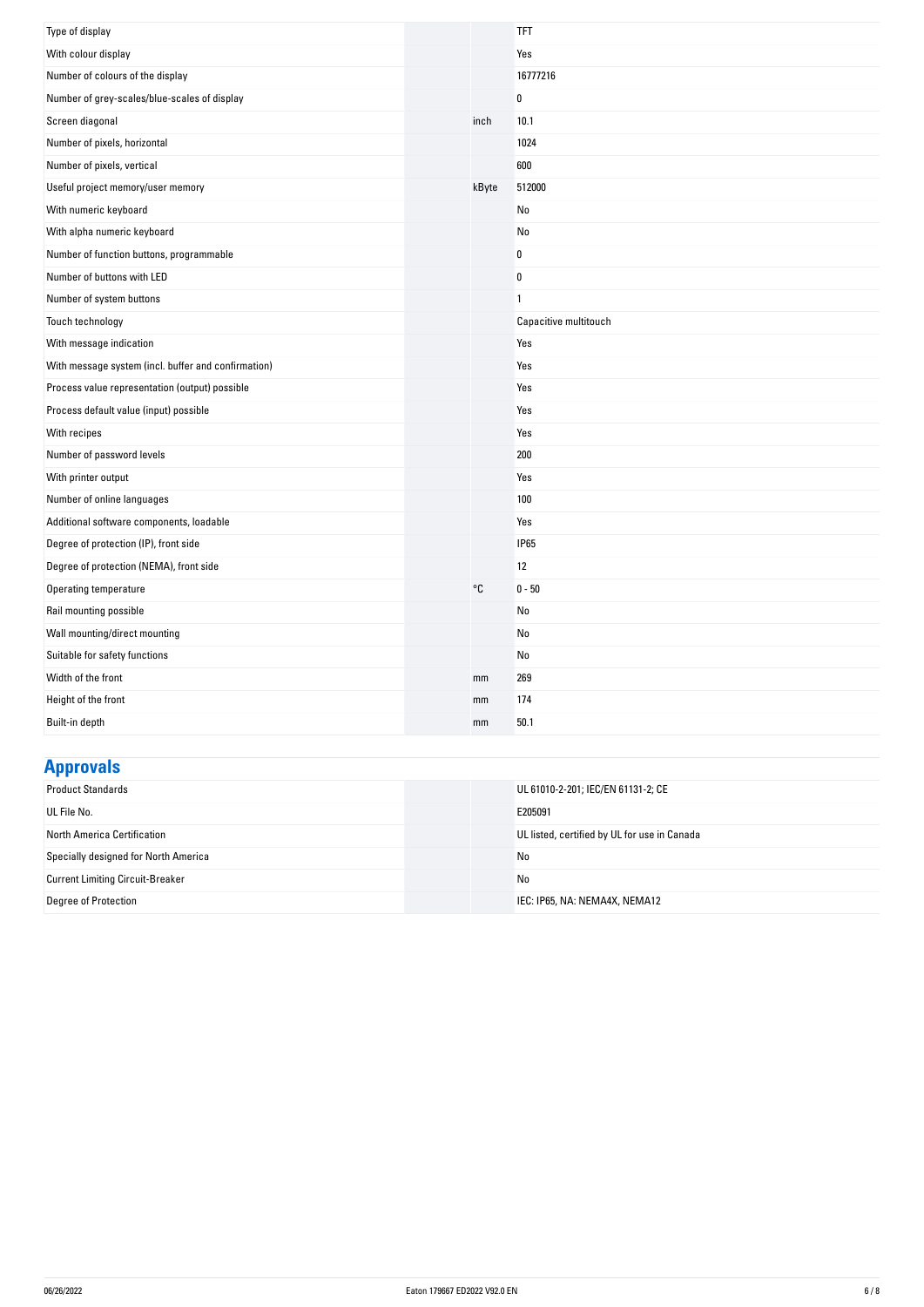## **Dimensions**